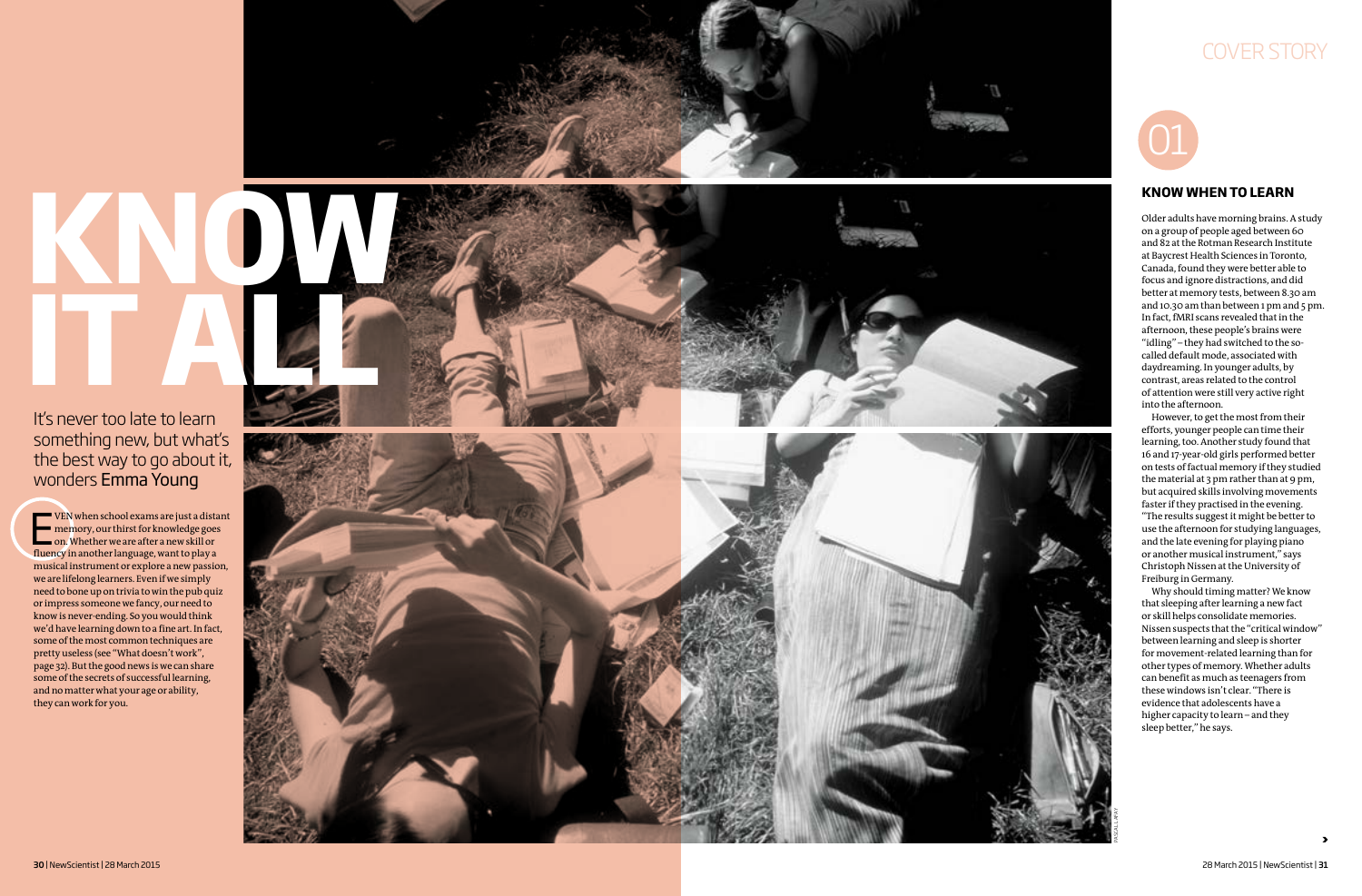

02 03 04

#### **BUDDY UP**

While solo studying is important, thrashing out difficult material with other people can pay dividends. Saundra McGuire, assistant vice-chancellor for learning and teaching at Louisiana State University, and chemistry Nobel prizewinner Roald Hoffman recommend you alternate group work with study time by yourself. Specifically, once you have tried to go it alone, you can benefit from the collective wisdom of a small study group of three to six people.

McGuire and Hoffman say that study groups need two key elements to promote "meaningful learning": discussion and problem-solving activities. If group members make up quizzes for each other, this can help them prepare for tests. However, after discussing the material, clarifying anything you are confused about, and using the opportunity to mock-test each other, you should then go back and work on the problems and get ready for any exams on your own, they say.

 $\propto$ 

#### **LEARN WITHOUT LEARNING**

So far, Wright and her team have investigated only the learning of a skill rather than facts or events. But Lynn Hasher at the University of Toronto, Canada, and colleagues have found that a spell of passive learning following active study can also help older adults learn a list of words. The volunteers in her study reported that during the passive phase, they didn't even notice that the words were being repeated.

It sounds too good to be true, but learning needn't be hard work. You can even do it when your mind is on something else.

Beverly Wright at Northwestern University in Evanston, Illinois, asked one group of volunteers to practise distinguishing between sounds of a very similar frequency. Another group spent half the time in active practice, and the other half just hearing the sounds in the background while they performed a written task. Both groups scored about the same on a final test – but only if the passive learning happened within 15 minutes of the active session; the effect vanished entirely if the delay was longer than 4 hours.

What might be happening? Wright thinks active training puts the neural circuitry involved in a particular task into a state conducive to learning, and that this state continues for some time after the training ends. While it lasts, similar stimulations to those that were being learned will be processed by the brain "as though they are occurring during active training", she says.

SWAHILI  $\boxed{\bigcup_{\text{Practise your}}}$ 

If you want to give it a try, take note: passive learning is more effective while you are doing something relatively undemanding. So you might want to listen to foreign vocab as you get the dinner ready, rather than while writing emails.

#### **USE DISTRACTIONS**

Find your attention wandering? Use this to your advantage. "People have an underlying assumption that divided attention is bad," says Joo-Hyun Song at Brown University in Providence, Rhode Island. It's true that if you frequently break off from studying to send a text message or to focus on a tune on your headphones, odds are you won't learn as well as you would in uninterrupted silence. "But learning has a later, skill-retrieval part," she adds. "People hadn't studied the role of divided attention in memory recall later." Doing just that, Song found that distraction while learning can be beneficial – if you are also going to be distracted when you have to use what you have learned.

It is common knowledge that context can boost learning. If you study a list of words while smelling vanilla, for example, you will probably remember more of them if the scent of vanilla is in the air during recall. Song found that divided attention can itself act as a powerful context. In her studies, people who were distracted during learning and recall performed just as well as those who weren't distracted on either occasion, and better than people who were distracted in only one situation. It didn't matter whether or not the distractions were the same on both occasions, but the degree of distraction had to be similar. Intriguingly, Song also found that divided attention was a more powerful learning aid than environmental contexts such as a smell.

There are important implications, she says. "In training, people should consider where they will actually acquire and use their skills." If you are going to have to remember what you have learned in an environment where you are likely to feel distracted – in a packed foreign city or a noisy pub on quiz night – you would actually do better to have distractions while you are learning.

Practise your newfound self-testing technique to improve memory with these Swahili words

adhama adui buu chakula dafina elimu fagio farasi fununu goti kaputula ndoo pombe sumu tabibu theluji tumbili usingizi yai ziwa

honour enemy maggot food treasure science broom horse rumour knee shorts bucket beer poison doctor snow monkey sleep egg lake

#### **QUIZ YOURSELF**

In a landmark study on the importance of self-testing, Jeffrey Karpicke at Purdue University in West Lafayette, Indiana asked students to learn the meaning of 40 Swahili words (see "Swahili 101", right). Those who had to repeatedly recall these words during the training session scored an average of 80 per cent in a test a week later, while those who just studied the words without actively testing themselves scored an average of just 36 per cent. Other work since then backs up the idea that self-testing is more effective than some other common learning strategies, such as drawing bubble diagrams to represent ideas in a passage of text.

If that sounds like too much hard work, take heart. Nate Kornell at Williams College in Williamstown, Massachusetts, and his colleagues have found that what matters is trying to retrieve the information you are learning, rather than succeeding. Being given the correct answer seems, counter-intuitively, to be as big a boost to later performance as remembering it by yourself.

"This finding was quite surprising," says Kornell. "Memory researchers have long assumed that there are 'paths' in memory from the question to the answer and – here's the part that appears to be wrong – that you learn more by travelling your own path than by travelling part way, or the wrong way, and then being told the answer." His finding suggests we may have to rethink how memory works. But it also offers hope to lackadaisical learners everywhere.



# $\blacktriangleright$   $\otimes$  HIGHLIGHTING AND UNDERLINING  $\otimes$  KEYWORD MNEMONICS  $\otimes$  RE-READING IMPORTANT TEXTS  $\blacktriangleright$

 $\propto$ 

 $\overline{\phantom{a}}$ 

These common methods to boost learning are surprisingly useless

## WHAT DOESN'T WORK